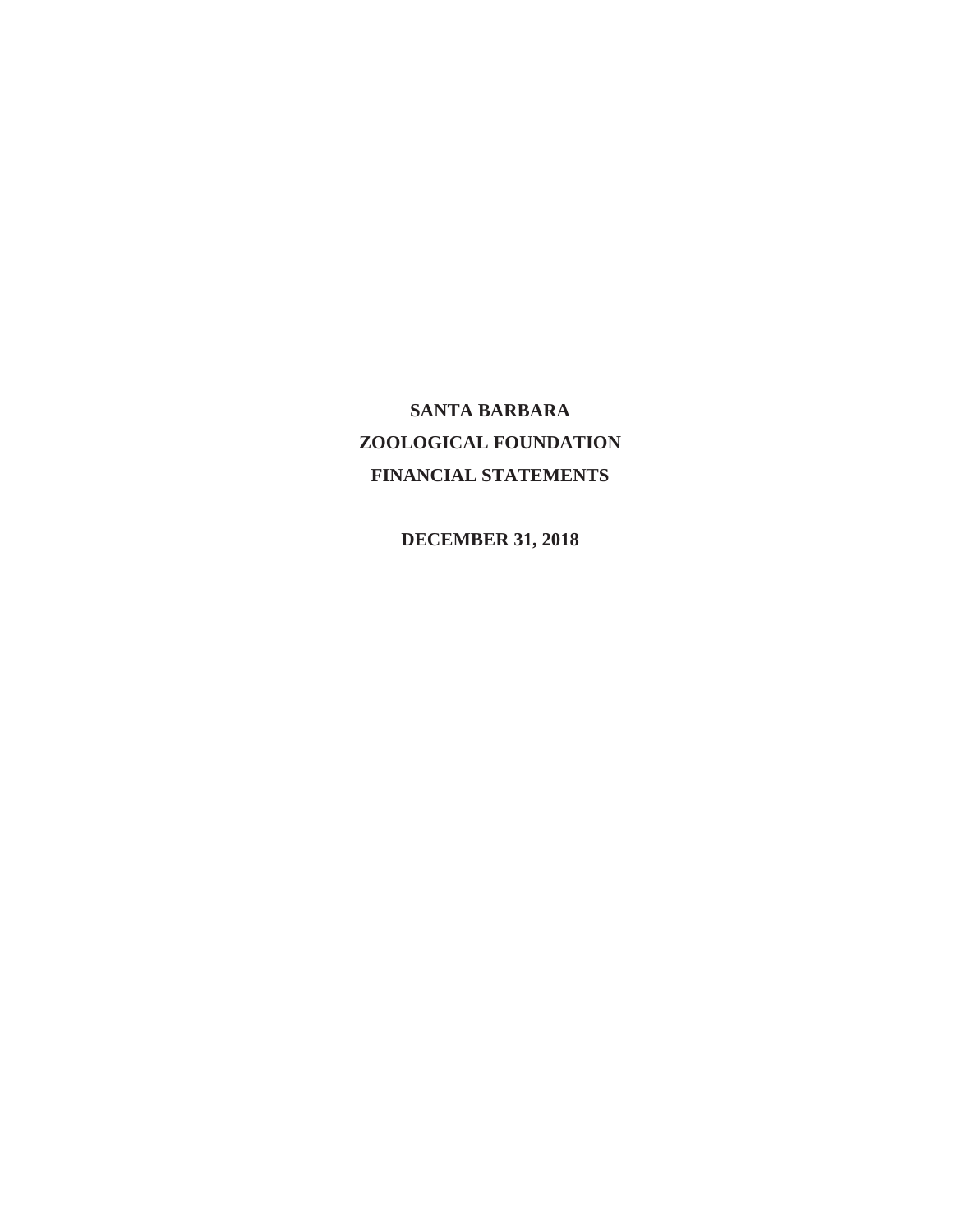# December 31, 2018

# TABLE OF CONTENTS

Page

| <b>Independent Auditor's Report</b>               | $1 - 2$        |
|---------------------------------------------------|----------------|
| <b>Financial Statements:</b>                      |                |
| <b>Statement of Financial Position</b>            | 3              |
| Statement of Activities and Changes in Net Assets | $\overline{4}$ |
| <b>Statement of Functional Expenses</b>           | 5              |
| <b>Statement of Cash Flows</b>                    | 6              |
|                                                   |                |
| <b>Notes to Financial Statements</b>              | 7 - 18         |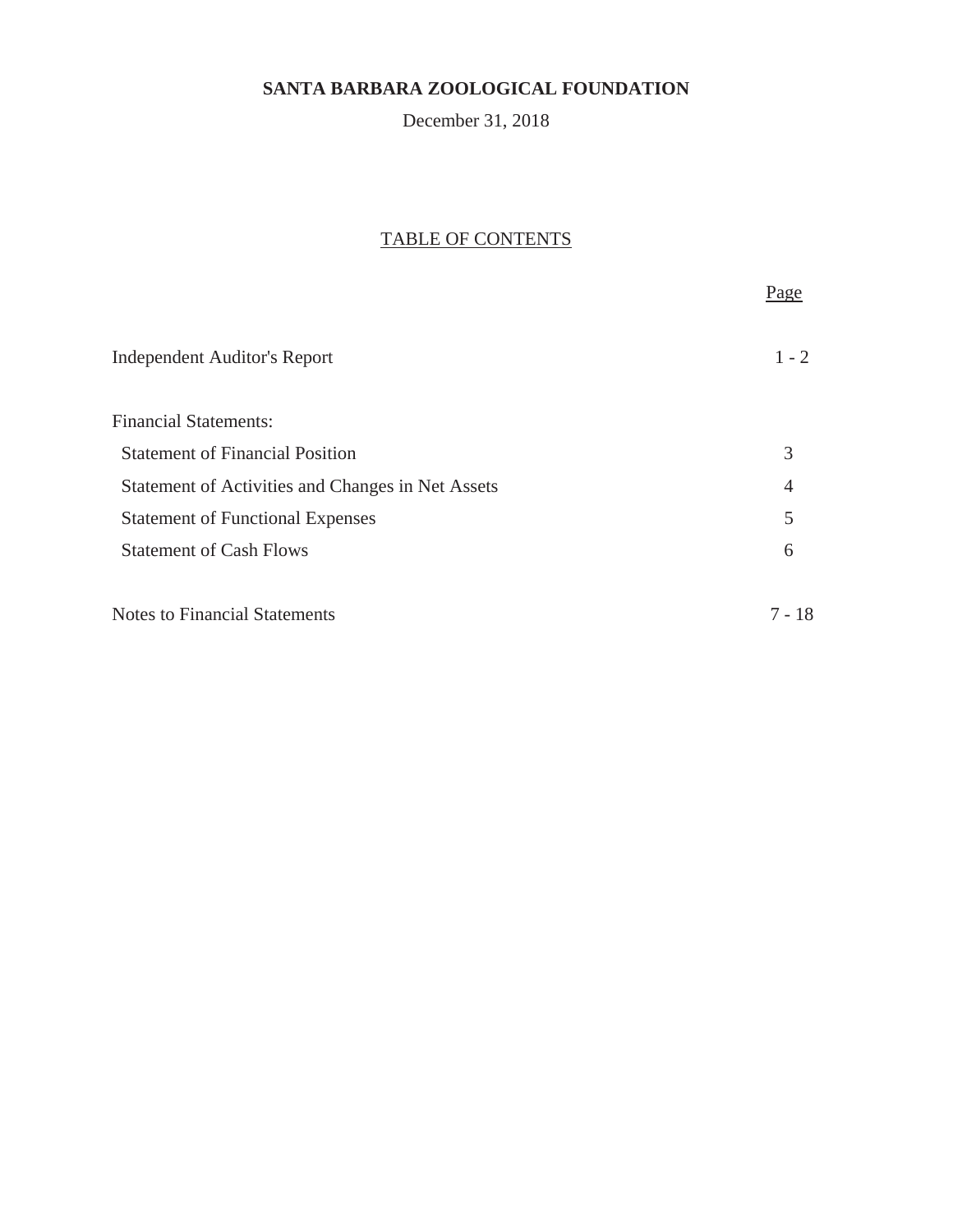

CERTIFIED PUBLIC ACCOUNTANTS AND CONSULTANTS

111 E. Victoria Street 2nd Floor, Santa Barbara, CA 93101, (805) 962-9175, www.mcgowan.com

# **INDEPENDENT AUDITOR'S REPORT**

Board of Trustees Santa Barbara Zoological Foundation Santa Barbara, California

We have audited the accompanying financial statements of the Santa Barbara Zoological Foundation (a non-profit organization), which comprise the statement of financial position as of December 31, 2018, and the related statements of activities and changes in net assets, and cash flows for the year then ended, and the related notes to the financial statements.

### **Management's Responsibility for the Financial Statements**

Management is responsible for the preparation and fair presentation of these financial statements in accordance with U.S. generally accepted accounting principles; this includes the design, implementation, and maintenance of internal control relevant to the preparation and fair presentation of financial statements that are free from material misstatement, whether due to fraud or error.

### **Auditor's Responsibility**

Our responsibility is to express an opinion on these financial statements based on our audit. We conducted our audit in accordance with U.S. generally accepted auditing standards. Those standards require that we plan and perform the audit to obtain reasonable assurance about whether the financial statements are free from material misstatement.

An audit involves performing procedures to obtain audit evidence about the amounts and disclosures in the financial statements. The procedures selected depend on the auditor's judgment, including the assessment of the risks of material misstatement of the financial statements, whether due to fraud or error. In making those risk assessments, the auditor considers internal control relevant to the entity's preparation and fair presentation of the financial statements in order to design audit procedures that are appropriate in the circumstances, but not for the purpose of expressing an opinion on the effectiveness of the entity's internal control. Accordingly, we express no such opinion. An audit also includes evaluating the appropriateness of accounting policies used and the reasonableness of significant accounting estimates made by management, as well as evaluating the overall presentation of the financial statements.

We believe that the audit evidence we have obtained is sufficient and appropriate to provide a basis for our audit opinion.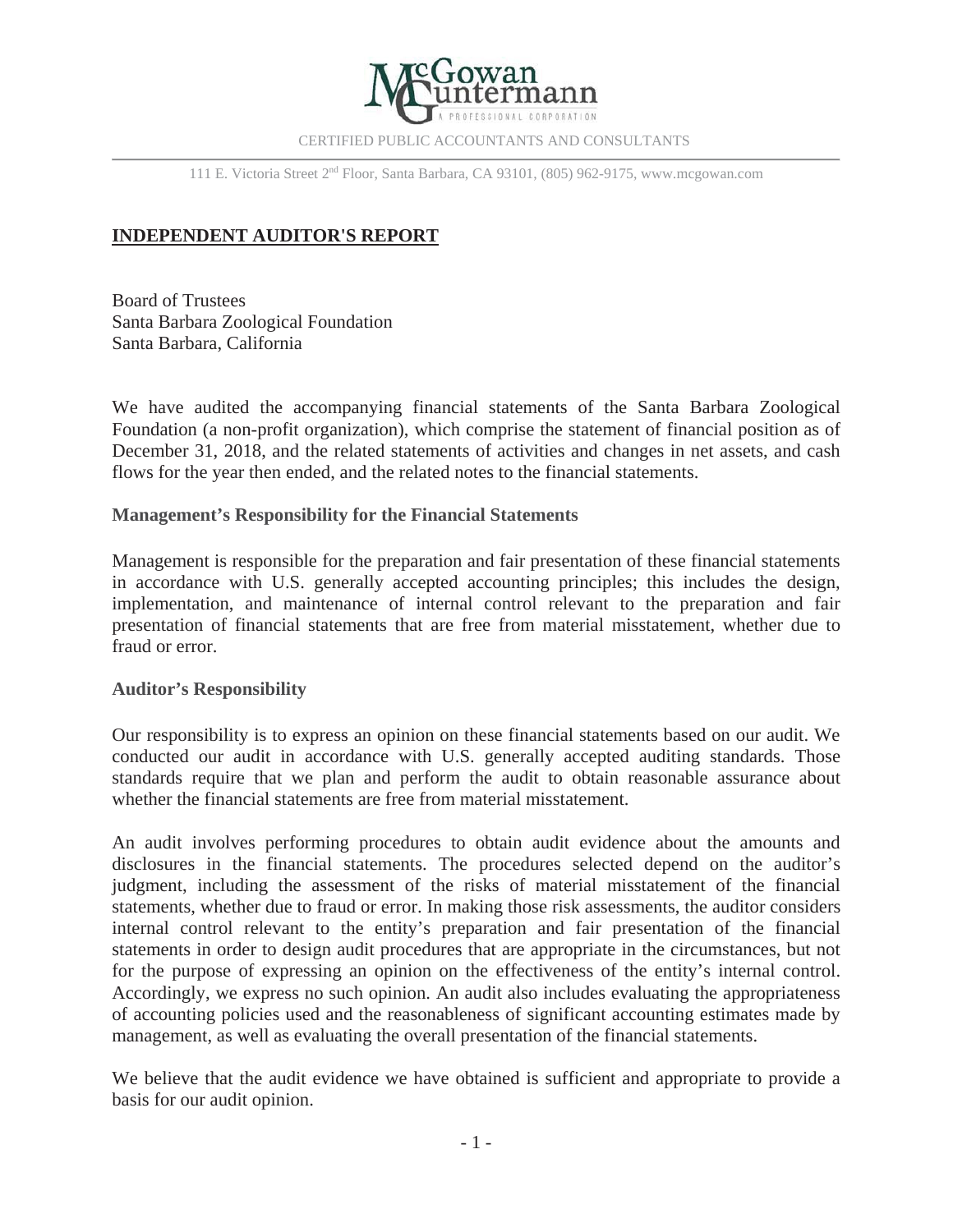# **Opinion**

In our opinion, the financial statements referred to above present fairly, in all material respects, the financial position of the Santa Barbara Zoological Foundation as of December 31, 2018, and the changes in its net assets and its cash flows for the year then ended in conformity with U.S. generally accepted accounting principles.

# **Report on Summarized Comparative Information**

We have previously audited the Santa Barbara Zoological Foundation 2017 financial statements, and we expressed an unmodified audit opinion on those statements in our report dated November 1, 2018. In our opinion, the summarized comparative information presented herein as of and for the year ended December 31, 2017 is consistent, in all material respects, with the audited financial statements from which it has been derived.

Mc Gowan Guntermann

Santa Barbara, Ca July 29, 2019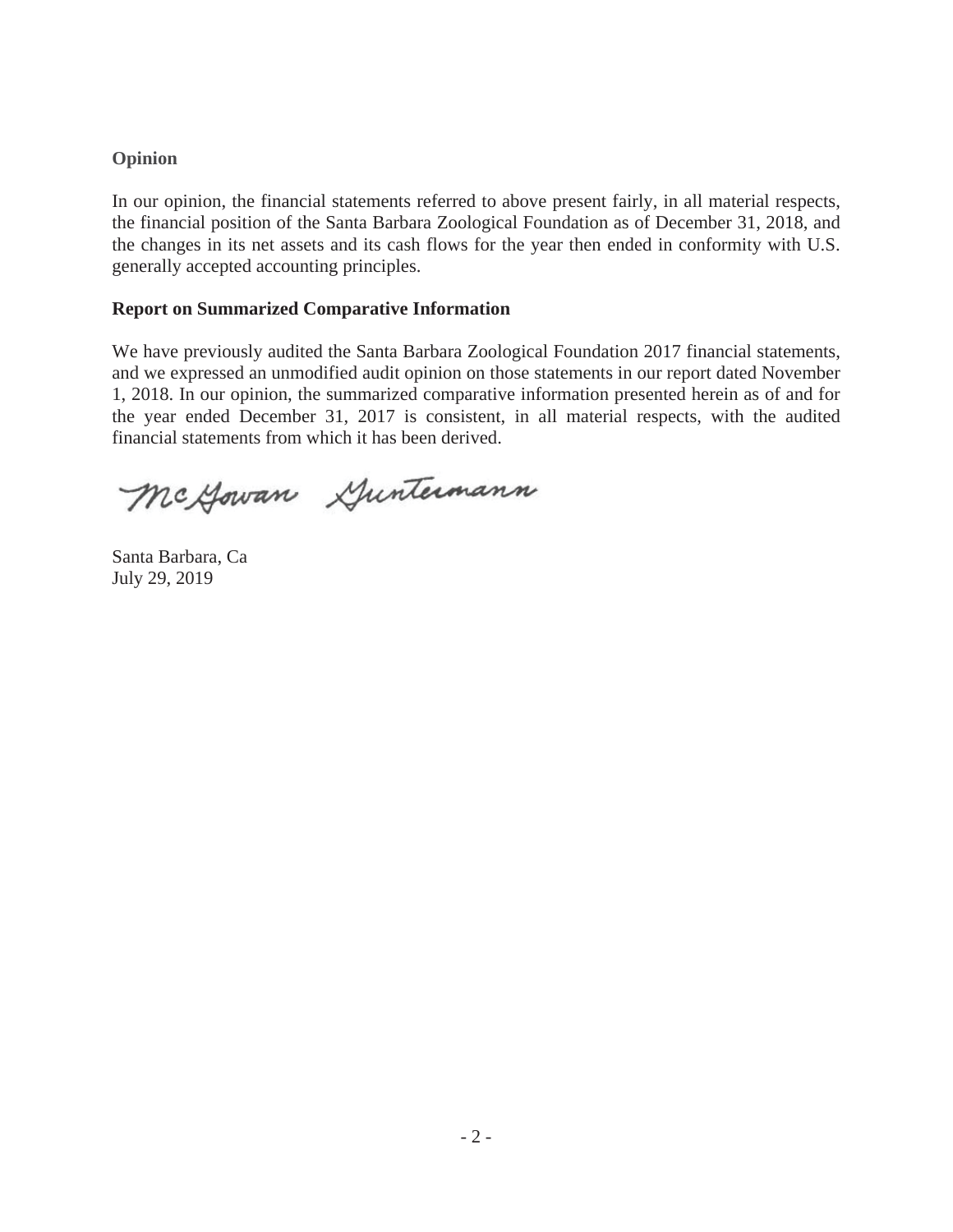# STATEMENT OF FINANCIAL POSITION (With Comparative Totals as of December 31, 2017) December 31, 2018

### ASSETS

|                                                     |               | <b>Without Donor</b>              |                           | With Donor               |               | 2018       |               | (Memo)<br>2017 |
|-----------------------------------------------------|---------------|-----------------------------------|---------------------------|--------------------------|---------------|------------|---------------|----------------|
| <b>CURRENT ASSETS</b>                               |               | Restrictions                      |                           | Restrictions             |               | Total      |               | Total          |
| Cash and cash equivalents                           | \$            | 3,258,668                         | $\boldsymbol{\mathsf{S}}$ |                          | $\mathcal{S}$ | 3,258,668  | $\mathcal{S}$ | 2,406,644      |
| Accounts receivable                                 |               | 160,347                           |                           |                          |               | 160,347    |               | 67,224         |
| Bequests and pledges receivable                     |               |                                   |                           | 18,555                   |               | 18,555     |               | 294,271        |
| Interest receivable                                 |               | 18,907                            |                           |                          |               | 18,907     |               | 19,123         |
| Inventory                                           |               | 444,752                           |                           |                          |               | 444,752    |               | 428,906        |
| Other receivables                                   |               | 8,384                             |                           |                          |               | 8,384      |               | 7,141          |
| Prepaid expenses                                    |               | 163,876                           |                           |                          |               | 163,876    |               | 255,613        |
| <b>Total Current Assets</b>                         |               | 4,054,934                         |                           | 18,555                   |               | 4,073,489  |               | 3,478,922      |
| NON-CURRENT ASSETS                                  |               |                                   |                           |                          |               |            |               |                |
| Bequests and pledges receivable - net of current    |               |                                   |                           | 2,582                    |               | 2,582      |               | 3,873          |
| Investments                                         |               | 1,273,678                         |                           | 5,835,169                |               | 7,108,847  |               | 5,856,646      |
| Charitable remainder trust                          |               |                                   |                           |                          |               |            |               | 771,838        |
| Buildings and equipment, net                        |               | 19,173,284                        |                           |                          |               | 19,173,284 |               | 19,654,566     |
| Collections                                         |               |                                   |                           |                          |               |            |               | 1              |
| <b>Total Non-Current Assets</b>                     |               | 20,446,963                        |                           | 5,837,751                |               | 26,284,714 |               | 26,286,924     |
| <b>TOTAL ASSETS</b>                                 | <sup>\$</sup> | 24,501,897                        | \$                        | 5,856,306                | $\mathcal{S}$ | 30,358,203 | <sup>S</sup>  | 29,765,846     |
|                                                     |               | <b>LIABILITIES AND NET ASSETS</b> |                           |                          |               |            |               |                |
| <b>CURRENT LIABILITIES</b>                          |               |                                   |                           |                          |               |            |               |                |
| Accounts payable                                    | \$            | 126,411                           | \$                        |                          | \$            | 126,411    | \$            | 259,669        |
| <b>Accrued liabilities</b>                          |               | 705,904                           |                           |                          |               | 705,904    |               | 565,286        |
| Current portion of post-retirement benefits payable |               | 59,127                            |                           |                          |               | 59,127     |               | 56,297         |
| <b>Total Current Liabilities</b>                    |               | 891,442                           |                           |                          |               | 891,442    |               | 881,252        |
| NON-CURRENT LIABILITIES                             |               |                                   |                           |                          |               |            |               |                |
| Post-retirement benefits payable - long-term        |               | 252,873                           |                           |                          |               | 252,873    |               | 263,703        |
| <b>Total Non-Current Liabilities</b>                |               | 252,873                           |                           | $\overline{\phantom{a}}$ |               | 252,873    |               | 263,703        |
| <b>TOTAL LIABILITIES</b>                            |               | 1,144,315                         |                           |                          |               | 1,144,315  |               | 1,144,955      |
| <b>NET ASSETS</b>                                   |               |                                   |                           |                          |               |            |               |                |
| <b>Without Donor Restrictions</b>                   |               | 23,357,582                        |                           |                          |               | 23,357,582 |               | 22,963,183     |
| <b>With Donor Restrictions</b>                      |               |                                   |                           | 5,856,306                |               | 5,856,306  |               | 5,657,708      |
| <b>Total Net Assets</b>                             |               | 23,357,582                        |                           | 5,856,306                |               | 29,213,888 |               | 28,620,891     |
| TOTAL LIABILITIES AND NET ASSETS                    | S.            | 24,501,897                        | <sup>\$</sup>             | 5,856,306                | <sup>S</sup>  | 30,358,203 |               | \$29,765,846   |

The accompanying notes are an integral part of these financial statements.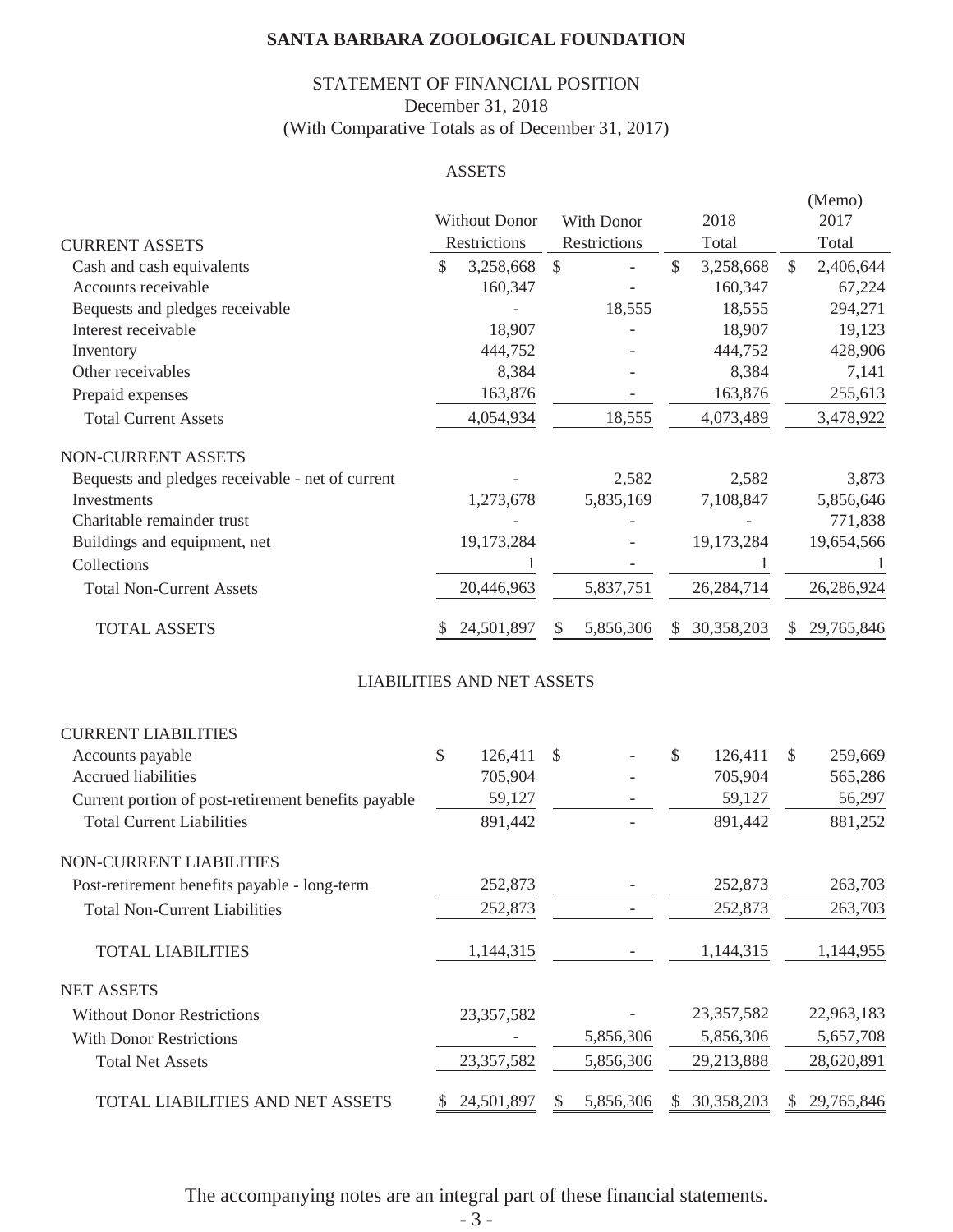### STATEMENT OF ACTIVITIES AND CHANGES IN NET ASSETS For the Year Ended December 31, 2018

(With Comparative Totals for the Year Ended December 31, 2017)

|                                                                  | Without Donor<br>Restrictions |              | With Donor<br>Restrictions |    | 2018<br>Total | (Memo)<br>2017<br>Total |
|------------------------------------------------------------------|-------------------------------|--------------|----------------------------|----|---------------|-------------------------|
| REVENUE, GAINS AND OTHER SUPPORT                                 |                               |              |                            |    |               |                         |
| Admissions                                                       | \$<br>5,122,394               | $\mathbb{S}$ |                            | \$ | 5,122,394     | \$<br>5,026,064         |
| <b>Educational</b> programs                                      | 694,034                       |              |                            |    | 694,034       | 626,106                 |
| Foster feeders income                                            | 288,628                       |              |                            |    | 288,628       | 243,109                 |
| Membership income                                                | 1,711,051                     |              |                            |    | 1,711,051     | 1,557,357               |
| Contributions and grants                                         | 357,076                       |              | 2,107,928                  |    | 2,465,004     | 1,376,821               |
| Special events (net of event expense of \$433,182 and \$435,733) | 408,863                       |              |                            |    | 408,863       | 377,689                 |
| Food service and site rentals                                    | 1,812,921                     |              |                            |    | 1,812,921     | 1,521,263               |
| Retail store sales                                               | 1,794,249                     |              |                            |    | 1,794,249     | 1,733,303               |
| Other income                                                     | 154,564                       |              |                            |    | 154,564       | 16,500                  |
| Net assets released from restrictions                            | 1,657,996                     |              | (1,657,996)                |    |               |                         |
| Total Revenue, Gains and Other Support                           | 14,001,776                    |              | 449,932                    |    | 14,451,708    | 12,478,212              |
| <b>EXPENSES</b>                                                  |                               |              |                            |    |               |                         |
| Program services                                                 | 11,589,221                    |              |                            |    | 11,589,221    | 10,772,684              |
| Management and general                                           | 1,324,880                     |              |                            |    | 1,324,880     | 1,274,198               |
| Fundraising and development                                      | 656,225                       |              | $\overline{\phantom{a}}$   |    | 656,225       | 633,450                 |
| <b>Total Expenses</b>                                            | 13,570,326                    |              |                            |    | 13,570,326    | 12,680,332              |
| Excess (Deficit) of Revenue, Gains, and Other Support            |                               |              |                            |    |               |                         |
| over Expenses before Other Changes in Net Assets                 | 431,450                       |              | 449,932                    |    | 881,382       | (202, 120)              |
| Other Changes in Net Assets                                      |                               |              |                            |    |               |                         |
| Investment income (loss)                                         | (37,051)                      |              | (251, 334)                 |    | (288, 385)    | 573,545                 |
| Total Other Changes in Net Assets                                | (37, 051)                     |              | (251, 334)                 |    | (288, 385)    | 573,545                 |
| <b>CHANGES IN NET ASSETS</b>                                     | 394,399                       |              | 198,598                    |    | 592,997       | 371,425                 |
| NET ASSETS, BEGINNING OF YEAR                                    | 22,963,183                    |              | 5,657,708                  |    | 28,620,891    | 28,249,466              |
| NET ASSETS, END OF YEAR                                          | \$<br>23,357,582              | $\mathbb{S}$ | 5,856,306                  | S  | 29,213,888    | \$<br>28,620,891        |

The accompanying notes are an integral part of these financial statements.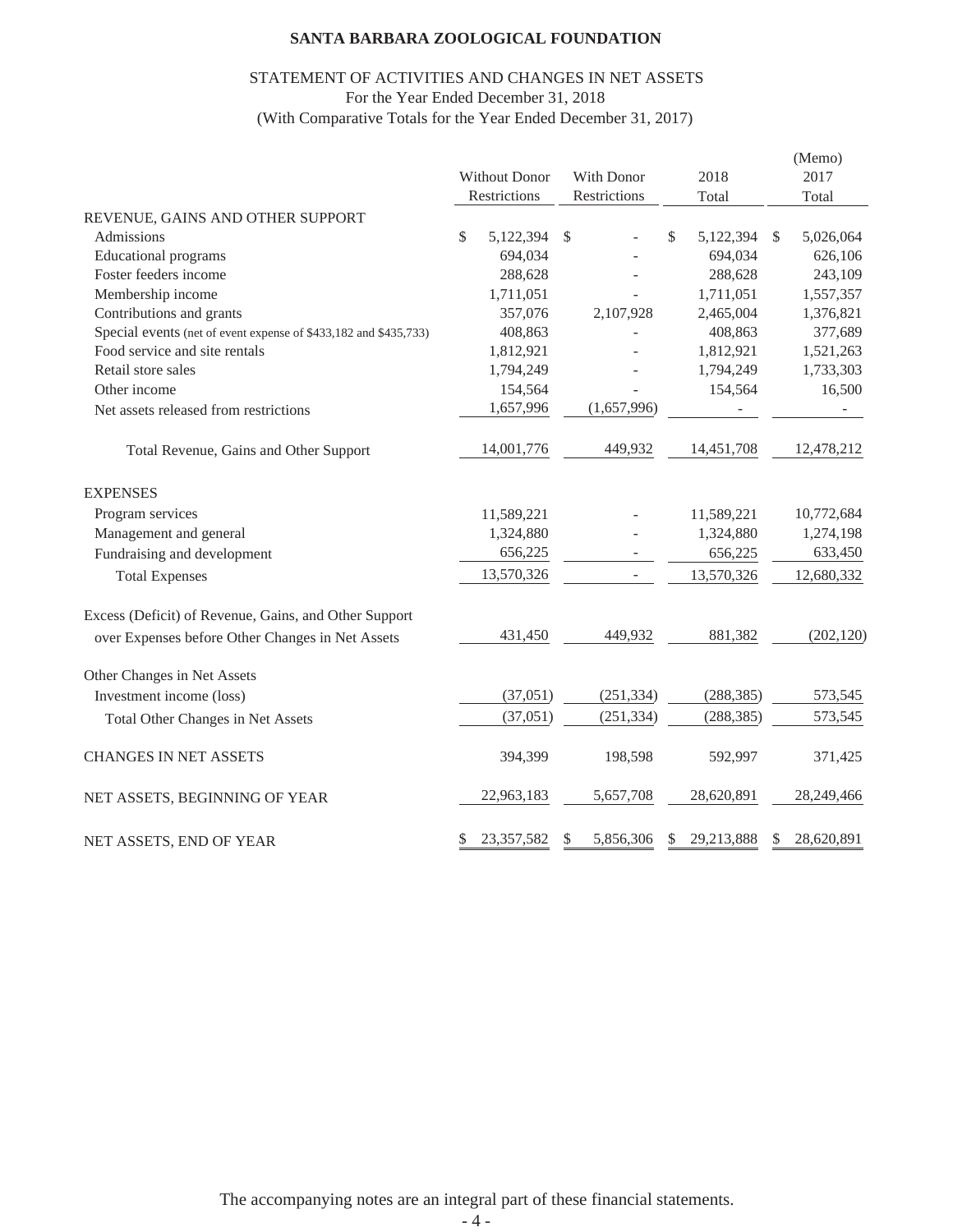SANTA BARBARA ZOOLOGICAL FOUNDATION **SANTA BARBARA ZOOLOGICAL FOUNDATION**

(With Comparative Totals for the Year Ended December 31, 2017) (With Comparative Totals for the Year Ended December 31, 2017) STATEMENT OF FUNCTIONAL EXPENSES STATEMENT OF FUNCTIONAL EXPENSES For the Year Ended December 31, 2018 For the Year Ended December 31, 2018

|                                  |   |                  |   | Management and |           | Fundraising and |                 | (Memo        |
|----------------------------------|---|------------------|---|----------------|-----------|-----------------|-----------------|--------------|
|                                  |   | Program Services |   | General        |           | Development     | 2018            | 2017         |
| Salary                           | ↮ | 4,933,613        | ↮ | 537,213        | $\Theta$  | 534,479         | 6,005,305<br>↮  | 5,730,748    |
| <b>Benefits</b>                  |   | 1,105,843        |   | 151,511        |           | 42,927          | 1,300,281       | 1,240,295    |
| Payroll taxes                    |   | 385,485          |   | 54,264         |           | 23,513          | 463,262         | 437,147      |
| Depreciation                     |   | 1,161,983        |   | 231,570        |           |                 | 1,393,553       | 1,442,801    |
| Supplies                         |   | 1,235,901        |   | 17,941         |           | 50,040          | 1,303,882       | 1,086,579    |
| Occupancy                        |   | 556,648          |   | 35,202         |           |                 | 591,850         | 580,860      |
| Advertising                      |   | 408,231          |   |                |           |                 | 408,231         | 365,158      |
| Animal food                      |   | 366,767          |   |                |           |                 | 366,767         | 267,020      |
| Animal health and maintenance    |   | 289,604          |   |                |           |                 | 289,604         | 153,210      |
| Membership                       |   | 205,720          |   |                |           |                 | 205,720         | 160,126      |
| Education                        |   | 193,998          |   |                |           |                 | 193,998         | 128,445      |
| Bank and credit card fees        |   | 191,555          |   |                |           |                 | 191,555         | 139,736      |
| Equipment rental and maintenance |   | 14,309           |   | 60,264         |           |                 | 174,573         | 375,281      |
| Printing and publication         |   | 109,101          |   | 12,151         |           |                 | 121,252         | 15,749       |
| Conservation                     |   | 112,697          |   |                |           |                 | 112,697         | 118,502      |
| Information technology           |   |                  |   | 109,634        |           |                 | 109,634         | 33,783       |
| Insurance                        |   | 82,621           |   | 9,180          |           |                 | 91,801          | 93,912       |
| Dues and subscriptions           |   | 61,072           |   | Ï              |           |                 | 61,072          | 55,738       |
| Travel and conferences           |   | 46,392           |   |                |           | 1,519           | 47,911          | 52,436       |
| Professional fees                |   | 11,431           |   | 36,208         |           |                 | 47,639          | 32,811       |
| Postage and delivery             |   |                  |   | 19,240         |           |                 | 19,240          | 23,312       |
| Taxes and licenses               |   |                  |   | 12,041         |           |                 | 12,041          | 9,350        |
| Other expenses                   |   | 16,250           |   | 38,461         |           | 3,747           | 58,458          | 37,333       |
| 2018 TOTAL EXPENSES              | ₩ | 11,589,221       | ↮ | 1,324,880      | ↮         | 656,225         | 13,570,326<br>€ |              |
| 2017 TOTAL EXPENSES (MEMO)       | S | 10,772,684       | ↮ | 1,274,198      | $\varphi$ | 633,450         |                 | \$12,680,332 |

The accompanying notes are an integral part of these financial statements. The accompanying notes are an integral part of these financial statements.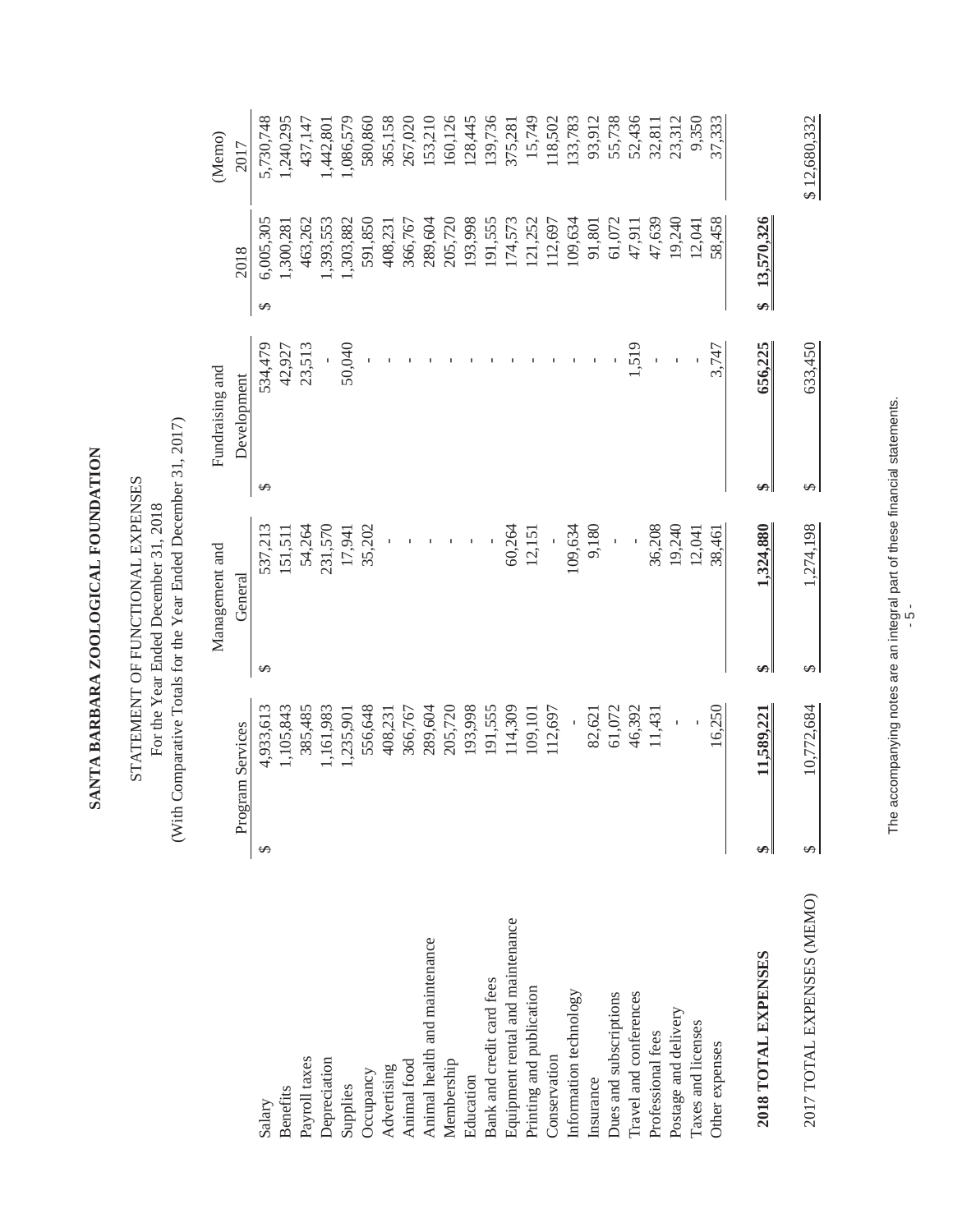# STATEMENT OF CASH FLOWS

### For the Year Ended December 31, 2018

(With Comparative Totals for the Year Ended December 31, 2017)

|                                                              | 2018          |    | (Memo)<br>2017 |
|--------------------------------------------------------------|---------------|----|----------------|
|                                                              |               |    |                |
| CASH FLOWS FROM OPERATING ACTIVITIES<br>Change in net assets | \$<br>592,997 | S. | 371,425        |
| Adjustments to reconcile change in net assets                |               |    |                |
| to net cash provided by operating activities:                |               |    |                |
| Depreciation and amortization                                | 1,393,552     |    | 1,442,800      |
| Investment (gain) loss                                       | 457,710       |    | (457, 627)     |
| Contributions with donor restrictions                        |               |    | (100,000)      |
| Changes in:                                                  |               |    |                |
| Accounts receivable                                          | (93, 123)     |    | 50,446         |
| Bequests and pledges receivable                              | 277,007       |    | (46,240)       |
| Interest receivable                                          | 216           |    | 2,140          |
| Inventory                                                    | (15, 846)     |    | 2,489          |
| Other receivable                                             | (1,243)       |    | 18,944         |
| Prepaid expenses                                             | 91,737        |    | (122, 199)     |
| Interests in trusts                                          | 771,838       |    | (45,361)       |
| Accounts payable                                             | (133, 258)    |    | (53, 403)      |
| Accrued liabilities                                          | 140,618       |    | 29,893         |
| Post retirement benefits payable                             | (8,000)       |    | (30,000)       |
| NET CASH PROVIDED BY OPERATING ACTIVITIES                    | 3,474,205     |    | 1,063,307      |
| <b>CASH FLOWS FROM INVESTING ACTIVITIES</b>                  |               |    |                |
| Payments for equipment and building improvements             | (912, 270)    |    | (337, 141)     |
| Proceeds from sale and maturities of investments             | 2,356,109     |    | 2,251,677      |
| Purchases of investments                                     | (4,066,020)   |    | (2,555,419)    |
| NET CASH USED BY INVESTING ACTIVITIES                        | (2,622,181)   |    | (640, 883)     |
| CASH FLOWS FROM FINANCING ACTIVITIES                         |               |    |                |
| Contributions with donor restrictions                        |               |    | 100,000        |
| Payments on long-term debt                                   |               |    | (37, 463)      |
| NET CASH PROVIDED BY FINANCING ACTIVITIES                    |               |    | 62,537         |
| NET CHANGE IN CASH AND CASH EQUIVALENTS                      | 852,024       |    | 484,961        |
| CASH AND CASH EQUIVALENTS - BEGINNING OF YEAR                | 2,406,644     |    | 1,921,683      |
| CASH AND CASH EQUIVALENTS - END OF YEAR                      | 3,258,668     | S. | 2,406,644      |
| SUPPLEMENTAL CASH FLOW DISCLOSURE                            |               |    |                |
| Cash paid during the year for interest                       | \$<br>500     | S  | 773            |
| In kind donation of goods and services                       | \$<br>14,929  | \$ | 12,288         |

The accompanying notes are an integral part of these financial statements.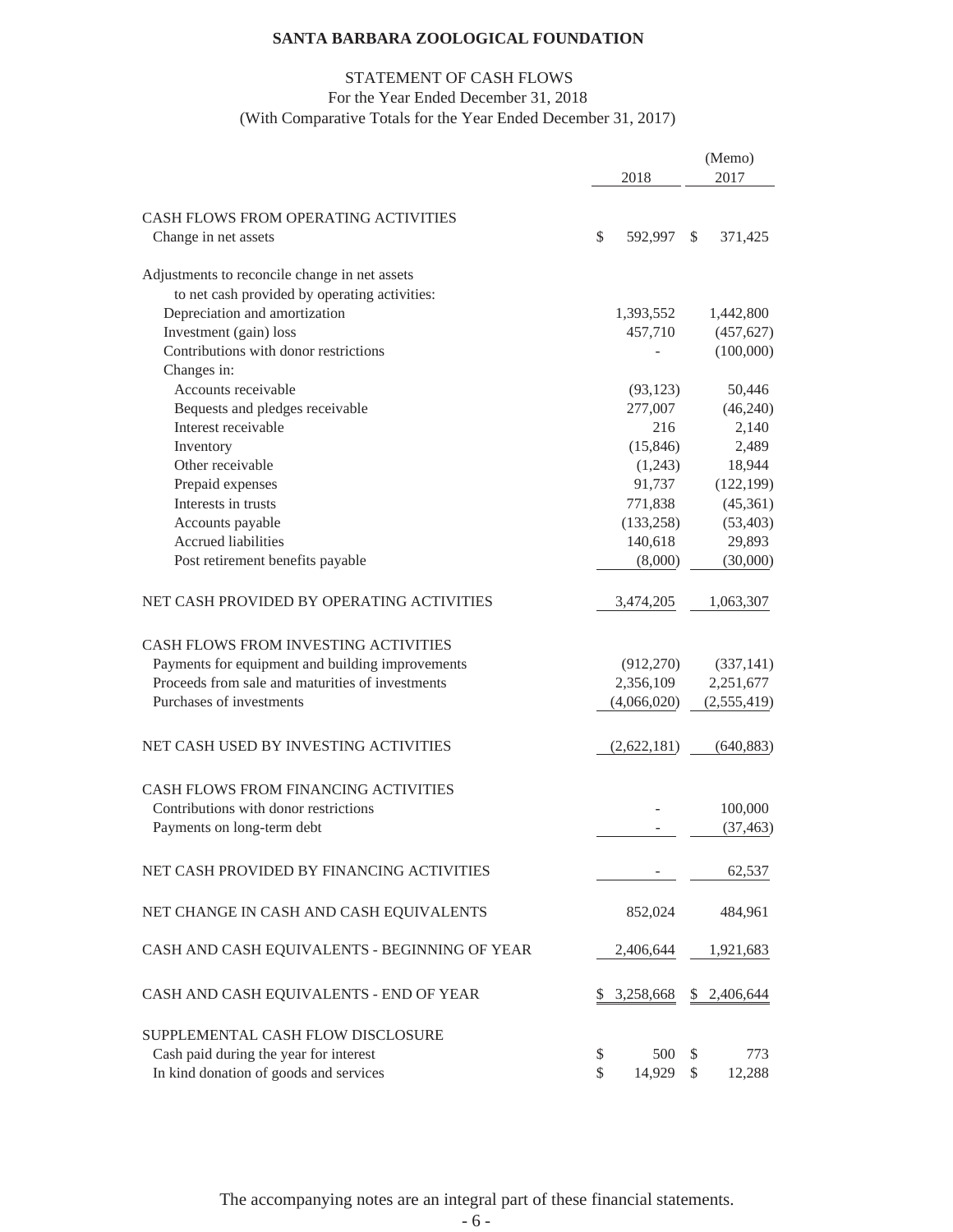### NOTES TO FINANCIAL STATEMENTS

#### Note 1 **-** ORGANIZATION

The Santa Barbara Zoological Foundation (the Zoo) was incorporated as a California nonprofit Public Benefit Zoo on May 28, 1964 and operates a Zoo Park on City of Santa Barbara, California property under an agreement with the City of Santa Barbara, as discussed in note 4. The Zoo is a private, nonprofit corporation directed by a twenty-one member Board of Directors. The Zoo facilities were designed to exhibit animals and horticulture in natural botanical settings for the education and entertainment of visitors.

# Note 2 **-** SUMMARY OF SIGNIFICANT ACCOUNTING POLICIES

#### Basis of Accounting

The financial statements of the Zoo have been prepared on the accrual basis of accounting following accounting principles generally accepted in the United States of America (GAAP). The significant accounting policies are described below to enhance the usefulness of the financial statements to the reader.

### New Accounting Pronouncements

During 2018, the Zoo adopted Financial Accounting Standards Board (FASB) Accounting Standards Update (ASU) No. 2016-14, Not-for-Profit Entities (Topic 958): Presentation of Financial Statements for Not-for-Profit Entities. This guidance is intended to improve the net asset classification requirements and the information presented in the financial statements and notes about a not-for-profit entity's liquidity, financial performance, and cash flows. Main provisions of this guidance include: presentation of two classes of net assets versus the previously required three; recognition of capital gifts for construction as a net asset without donor restrictions when the associated long-lived asset is placed in service; recognition of underwater endowment funds as a reduction in net assets with donor restrictions; and reporting investment income net of external and direct internal investment expenses. The guidance also enhances disclosures for board designated amounts, compositions of net assets with donor restrictions and how the restrictions affect the use of resources, qualitative and quantitative information about the liquidity and availability of financial assets to meet general expenditures within one year of the balance sheet (statement of financial position) date, and expenses by both their natural and functional classification, including methods used to allocate costs among program and support functions and underwater endowments.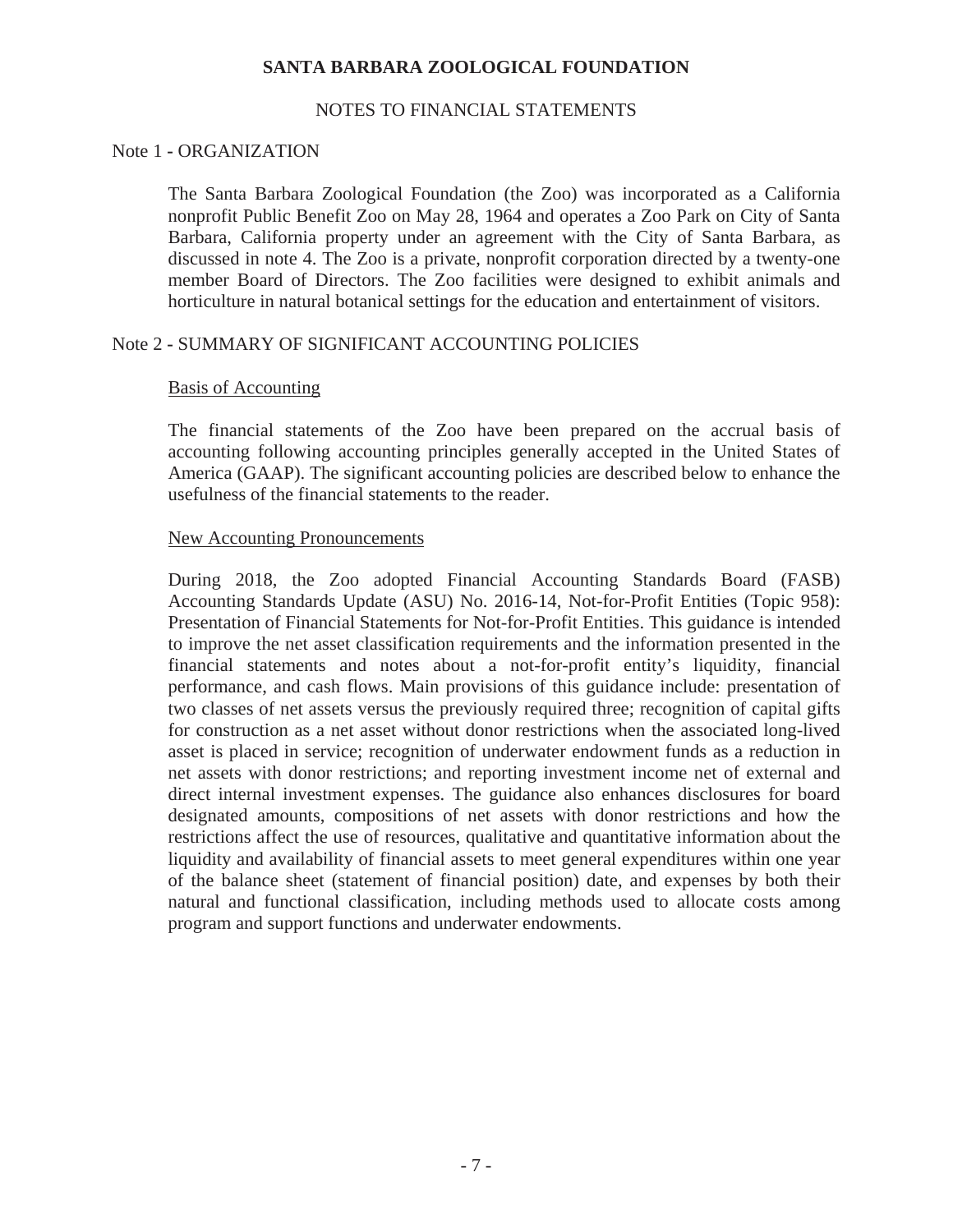### NOTES TO FINANCIAL STATEMENTS

### Note 2 – SUMMARY OF SIGNIFICANT ACCOUNTING POLICIES (continued)

#### New Accounting Pronouncements (continued)

Due to the adoption of ASU 2016-14 as of December 31, 2018, net assets have been reclassified as of December 31, 2017 as follows:

|                                    | ASU 2016-14 Classifications |                     |              |
|------------------------------------|-----------------------------|---------------------|--------------|
| Net Asset Classification           | Without Donor               | With Donor          | Total        |
| 12/31/17                           | <b>Restrictions</b>         | <b>Restrictions</b> | Net Assets   |
| Unrestricted                       | 22,963,183                  | S                   | \$22,963,183 |
| <b>Temporarily Restricted</b>      |                             | 3,489,935           | 3,489,935    |
| <b>Permanently Restricted</b>      |                             | 2,167,773           | 2,167,773    |
| Net Assets as previously presented | 22,963,183                  | 5,657,708           | 28,620,891   |
| Net assets as reported             |                             |                     |              |
| after adoption of ASU 2016-14      | 22.963.183                  | 5.657.708           | 28,620,891   |

#### Description of Net Assets

The Zoo reports information regarding its financial position and activities in two classes of net assets - with donor restrictions and without donor restrictions - based on the existence or absence of donor-imposed restrictions.

### *Without Donor Restrictions*

Net assets without donor restrictions represent net assets that are not subject to donor-imposed time or use restrictions. Net assets without donor restrictions include board designated funds.

#### *With Donor Restrictions*

Net assets with donor restrictions represent net assets that are subject to donorimposed time or use restrictions. Net assets with donor restrictions generally include contributions and bequests receivable and planned gifts. Earnings on net assets with donor restrictions are reported as an increase in net assets with donor restrictions. Earnings on donor-restricted endowment funds that have not yet been appropriated are also classified as net assets with donor restrictions. When a restriction expires, net assets with donor restrictions are reclassified to net assets without donor restrictions and reported in the Statement of Activities as "Net assets released from restrictions". Net assets with donor restrictions include perpetual income trusts for which the related income is reported as contributions without donor restrictions when received on the Statement of Activities. The change in value of the underlying assets is recorded as an unrealized gain or loss in net assets with donor restrictions on the Statement of Activities. Net assets with donor restrictions also consist of those donor-restricted endowments held by the Zoo as defined under the Uniform Prudent Management of Institutional Funds Act (UPMIFA).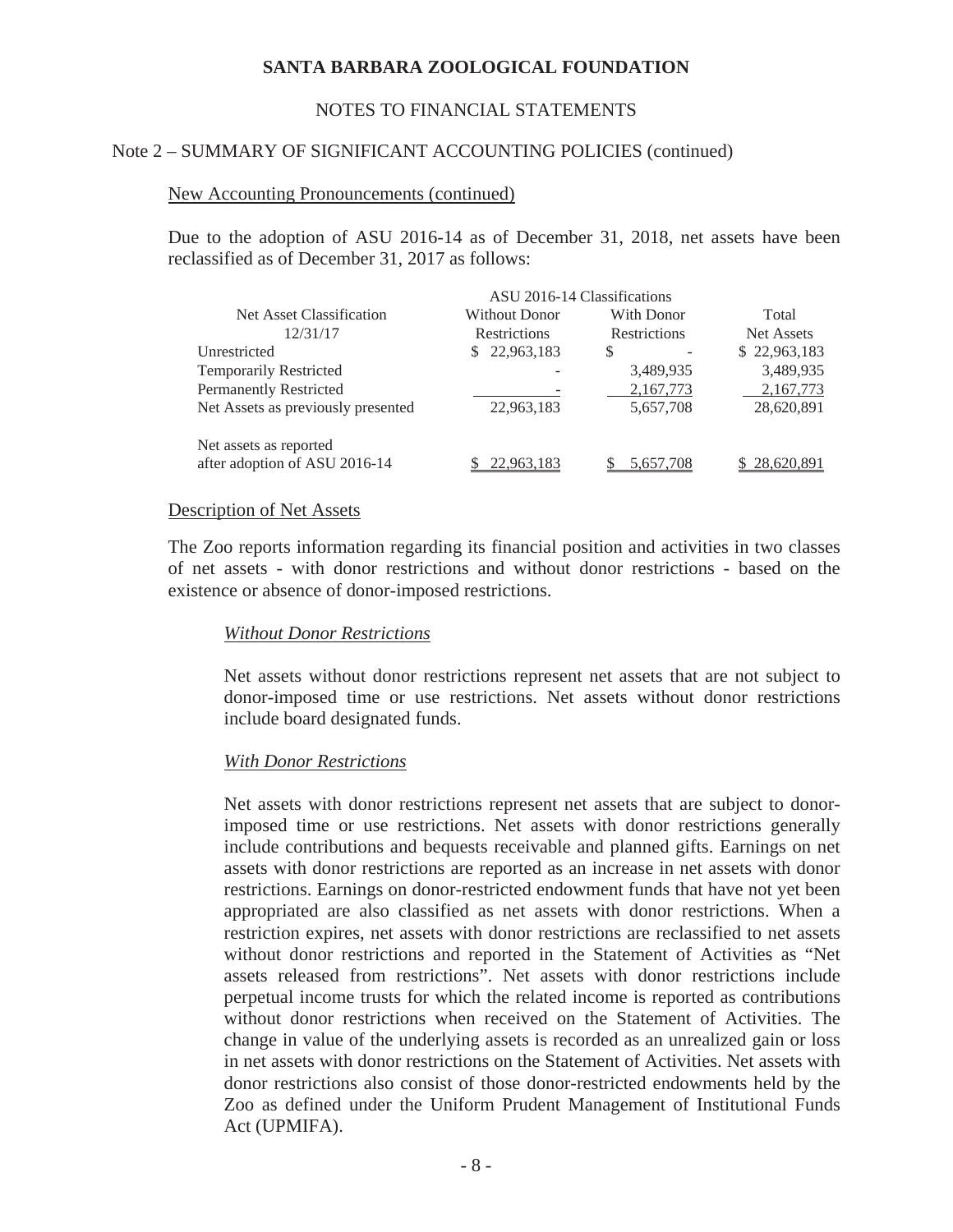# NOTES TO FINANCIAL STATEMENTS

# Note 2 **-** SUMMARY OF SIGNIFICANT ACCOUNTING POLICIES (continued)

### Cash and Cash Equivalents

For purposes of the statement of cash flows, cash and cash equivalents include cash on hand, amounts in checking, savings, money market accounts, and certificates of deposit with maturities of ninety days or less.

### Inventories

Merchandise and food service inventories are stated at the lower of cost or market. Cost is determined using the first-in, first-out method. Animal food costs are expensed currently in the statement of activity.

### Investments

Investments in marketable securities with readily determinable fair values and all investments in marketable debt securities are valued at their fair values in the statement of financial position. Unrealized gains and losses are included in the change in net assets. Donated securities are recorded at their sales value as they are sold upon receipt.

### Property and Equipment

Property and equipment are recorded at cost or, if donated, at fair market value at the time of the donation. Such donations are reported as unrestricted support unless the donor has restricted the donated asset to a specific purpose. Assets donated with explicit restrictions regarding their use and contributions of cash that must be used to acquire property and equipment are reported as restricted support.

Absent donor stipulations regarding how long those donated assets must be maintained, the Zoo reports expirations of donor restrictions when the donated or acquired assets are placed in service as instructed by the donor. The Zoo reclassifies temporarily restricted net assets to unrestricted net assets at that time. It is management's policy to capitalize certain purchases and donations with a useful life greater than one year and a value greater than \$5,000.

Depreciation expense is computed using the straight-line method over estimated useful lives of assets, ranging from five to thirty-five years, totaling \$1,393,552 for 2018.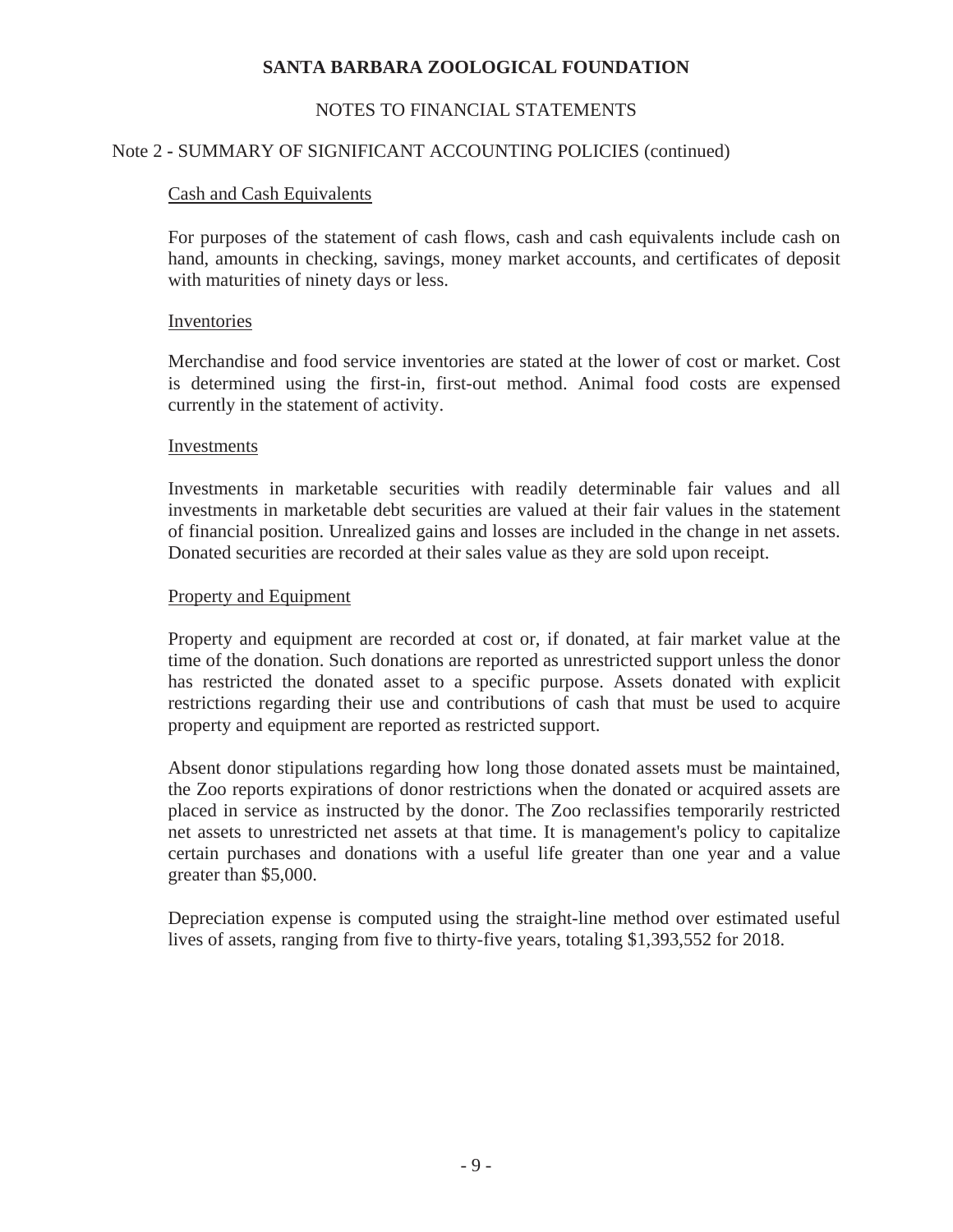# NOTES TO FINANCIAL STATEMENTS

# Note 2 **-** SUMMARY OF SIGNIFICANT ACCOUNTING POLICIES (continued)

### Animal and Horticulture Collections

In accordance with industry practice, animal and horticulture collections are recorded at the nominal amount of \$l, as there is no objective basis for establishing value. Additionally, animal and horticulture collections have numerous attributes, including species, age, sex, relationship and value to other animals, endangered status, and breeding potential, whereby it is impractical to assign value. Acquisitions are recorded as expenditures of the related operating activity. In an ongoing commitment to enhance the worldwide reproduction and preservation of animals, the Zoo shares animals with other accredited institutions. Consistent with industry practice, the Zoo does not record any receivable or liability for such sharing arrangements, as generally arrangements are without monetary consideration.

### Contributions and Grants

All contributions and grants are considered to be available for unrestricted use unless specifically restricted by the donor. Amounts received that are designated for future periods or restricted by the donor for specific purposes are reported as temporarily restricted or permanently restricted support that increases those net asset classes.

### Donated Goods and Services

Donated goods and services are recorded as contributions at their estimated values at the date of receipt. Donated services are recorded when an objective basis is available to measure the value of such services. The amount of in-kind contributions of goods received for 2018 totaled \$14,929.

### Advertising Costs

The Zoo charges the cost of advertising to Zoo operations expenses when incurred. Total advertising costs for 2018 were \$408,231.

### Functional Expenses

The Zoo allocates its expenses on a functional basis among its various program and support services. Expenses that can be identified with a specific program and support service are allocated directly according to their expenditure classification. Other expenses that are common to several functions are allocated by various statistical bases.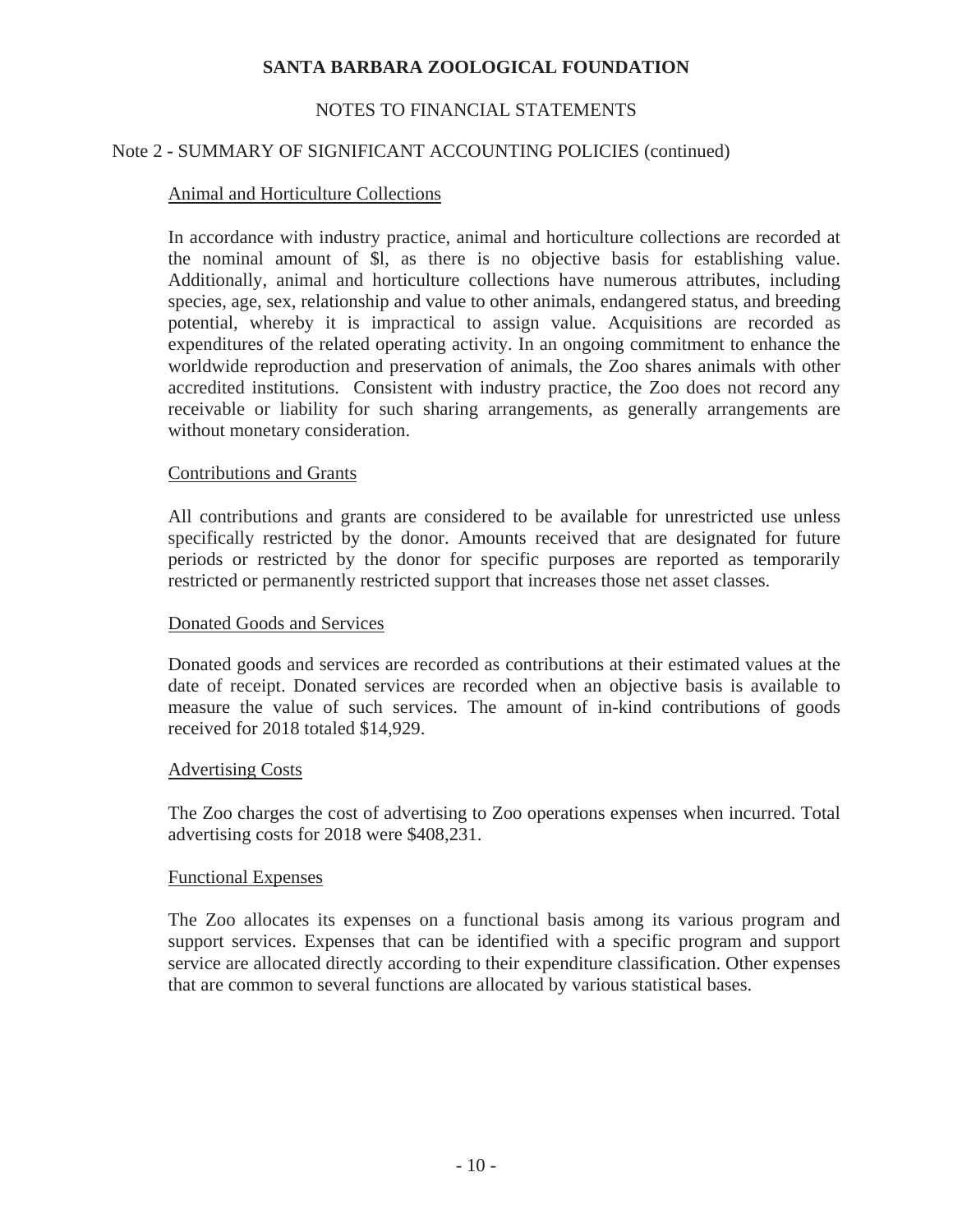# NOTES TO FINANCIAL STATEMENTS

### Note 2 **-** SUMMARY OF SIGNIFICANT ACCOUNTING POLICIES (continued)

### Income Taxes

The Zoo is exempt from taxes on income under Internal Revenue Code section  $501(c)(3)$ and California Revenue and Taxation Code 23701(d), therefore no amounts for income taxes are reflected in the accompanying financial statements. The Zoo is not a private foundation for income tax purposes. Management is not aware of any transactions that would affect the Zoo's tax-exempt status.

The Zoo evaluates uncertain tax positions, whereby the effect of the uncertainty would be recorded if the outcome was considered probably and reasonably estimable. As of December 31, 2018, the Zoo had no uncertain tax positions requiring accrual.

The Zoo files tax returns in California and U.S. federal jurisdictions. The Zoo is no longer subject to U.S. federal and state tax authorities for years before 2015 and 2014, respectively.

### Estimates

The preparation of financial statements in conformity with GAAP requires management to make estimates and assumptions that affect certain amounts and disclosures. Accordingly, actual results could differ from those estimates.

Significant estimates used in the preparation of these financial statements include:

- Allocation of certain expenses by function
- Present value of post-retirement benefits payable
- Fair market value of certain investments
- Depreciable lives of property and equipment

### Subsequent Events

In preparing these financial statements, the Zoo has evaluated events and transactions for potential recognition or disclosure through July 29, 2019, the date the financial statements were available for issuance.

### Note 3 **-** PROMISES TO GIVE

Unconditional promises to give at December 31, 2018, represent commitments with donor restrictions of \$21,137. Promises to give of \$18,555 are expected to be paid in 2019. The remaining balance of \$2,582 will be paid in annual payments through 2021 and are considered fully collectible. The pledges are restricted to the Giraffe Management Facility, Heart of Asia and Koala Exhibit.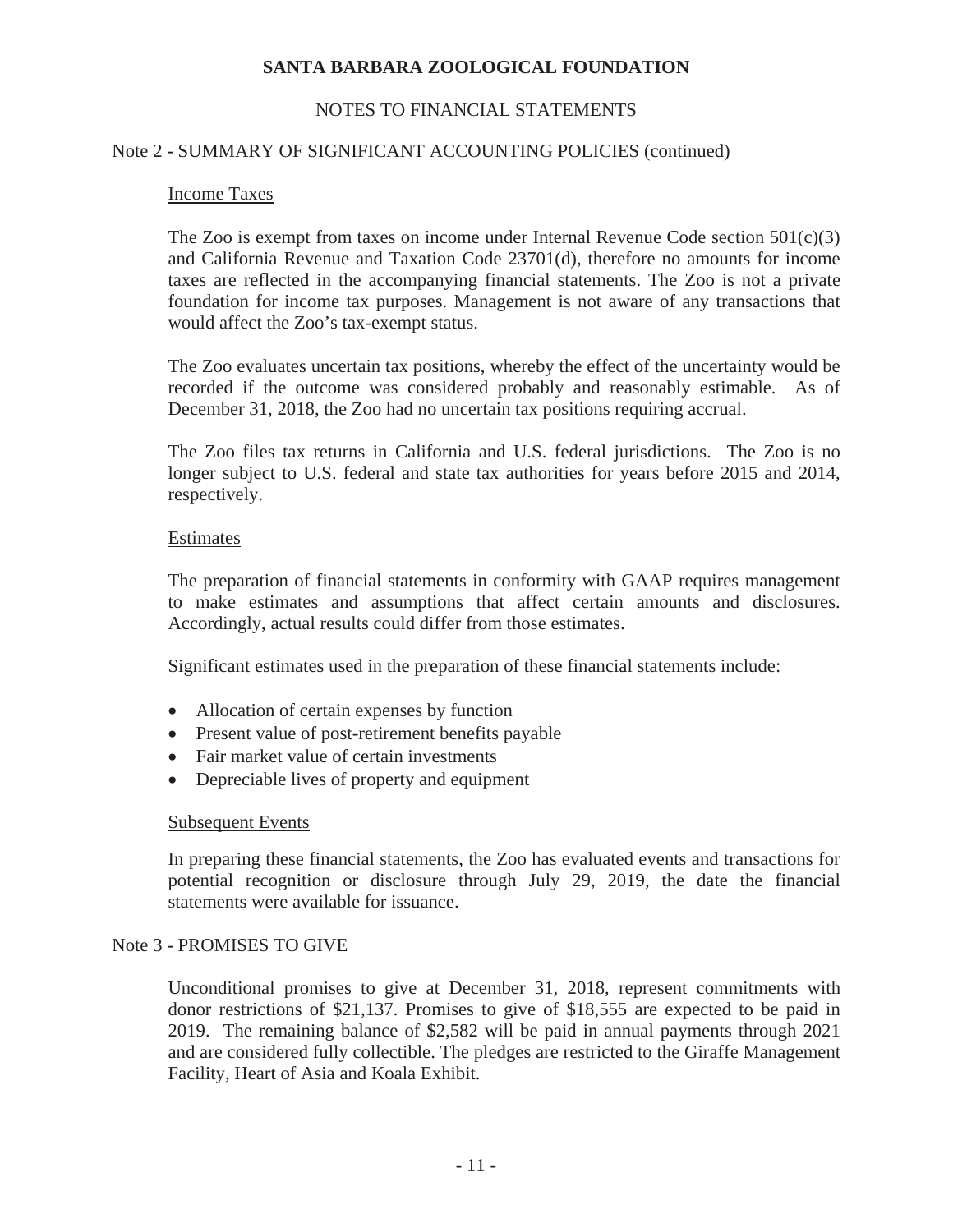### NOTES TO FINANCIAL STATEMENTS

### Note 4 **-** LEASE – CONTRIBUTED LAND

On July 3, 2012, the Santa Barbara City Council approved a new long-term land lease agreement with the City of Santa Barbara and the Zoo. The lease calls for no payments from the Zoo to the City. The lease provides for the Zoo to construct, maintain and operate the Zoo as a park for the benefit, education, amusement, convenience and enjoyment of the general public. This lease is for a period of thirty-five years with one fifteen-year option.

#### Note 5 **-** INVESTMENTS

Investments as of December 31, 2018, are recorded at market value based upon quoted market prices and are summarized as follows:

|                                      |             |              | Unrealized      |
|--------------------------------------|-------------|--------------|-----------------|
|                                      | Cost        | Market Value | Gain (Loss)     |
| Fixed income                         |             |              |                 |
| Government and agencies              | \$2,314,854 | \$2,248,670  | \$<br>(66, 184) |
| Corporate bonds                      | 185,146     | 177,416      | (7,730)         |
| <b>Total Fixed income</b>            | 2,500,000   | 2,426,086    | (73, 914)       |
| Equities                             |             |              |                 |
| Domestic stock                       | 2,800,221   | 2,117,846    | (682, 375)      |
| <b>Mutual funds</b>                  | 2,367,882   | 1,719,277    | (648, 605)      |
| <b>Total Equities</b>                | 5,168,103   | 3,837,123    | (1,330,980)     |
| <b>Temporary Cash Investments</b>    | 845,638     | 845,638      |                 |
| Total December 31, 2018              | \$8,513,741 | \$7,108,847  | (1,404,894)     |
| Total December 31, 2017              | \$5,193,808 | \$5,856,646  | 662,838         |
| Net change in unrealized gain (loss) |             |              | (742, 056)      |

The following summarizes the fair market value investment return in the statement of activities for 2018:

| Investment and dividend income         | $\frac{$}{206,373}$ |
|----------------------------------------|---------------------|
| Realized gain on value of securities   | 284,346             |
| Unrealized loss on value of securities | (742, 056)          |
| Investment fees                        | (37,048)            |
| Net Investment Loss                    | \$ (288, 385)       |

### Note 6 – CHARITABLE REMIANDER TRUST AGREEMENT

The Zoo was the beneficiary of an irrevocable charitable remainder trust. Upon termination of the trust in 2018, the Zoo received the assets remaining in the trust as designated in the trust agreement.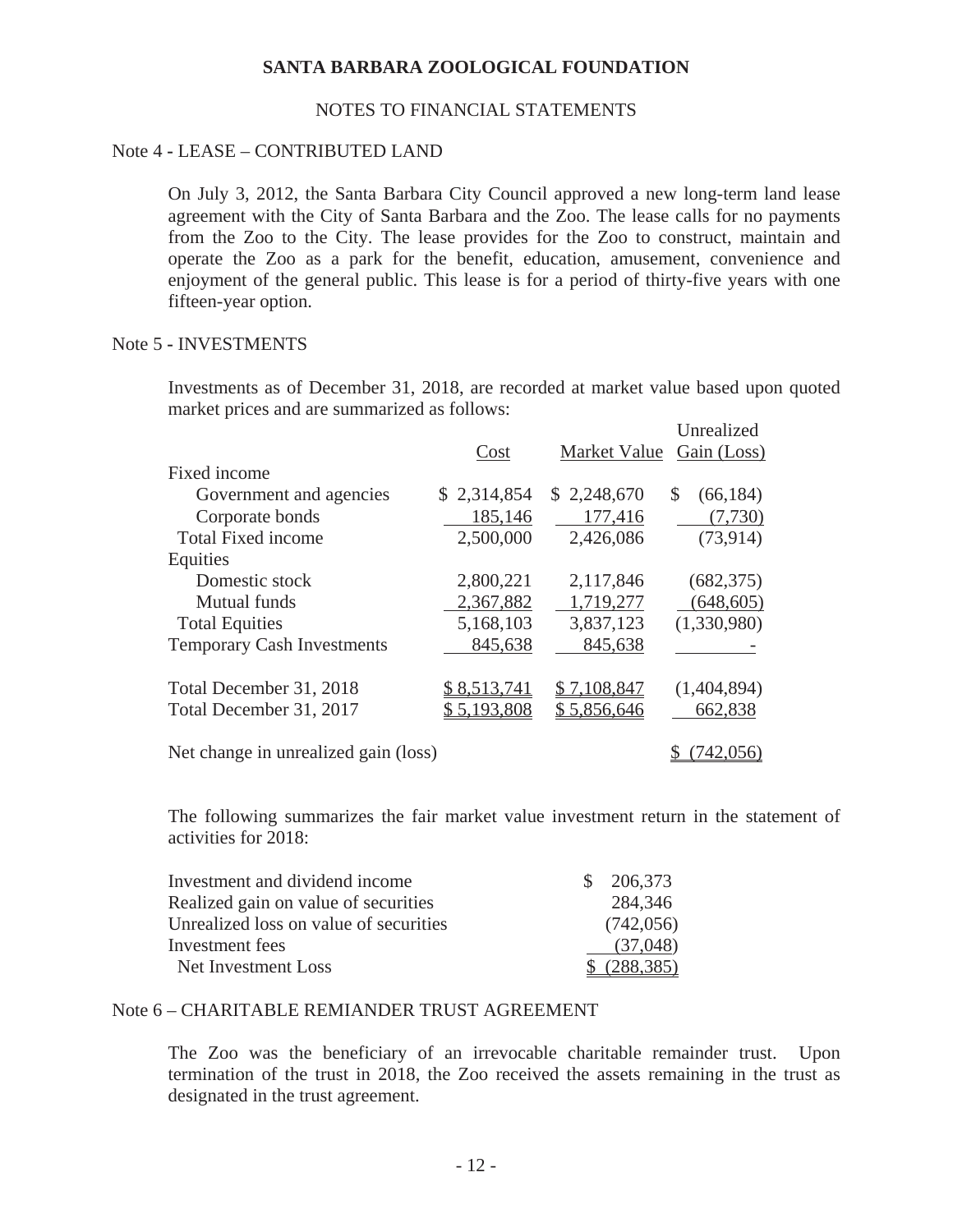### NOTES TO FINANCIAL STATEMENTS

#### Note 7 - INTEREST IN TRUSTS

#### Community Foundation Endowment Trust Interest

The Zoo is the beneficiary of an endowment held by Santa Barbara Foundation. Because the Santa Barbara Foundation has been granted variance power, the endowment asset is not recorded on the Zoo's financial statements. The income from the endowment is used to support general operations or is designated by the Zoo Executive Committee for priority projects. The Zoo is entitled to the income produced by the endowment in accordance with Santa Barbara Foundation's spending policy, but has no control or access to the principal. For the year ended December 31, 2018, the Zoo received \$72,448 in distributions from the endowment trust. The fair market value of the Zoo's principal portion of the endowment asset at December 31, 2018, has been estimated at \$1,430,000.

#### Note 8 **-** PROPERTY AND EQUIPMENT

A summary of property and equipment as of December 31, 2018, is as follows:

| <b>Buildings</b>                           | \$13,778,930 |
|--------------------------------------------|--------------|
| <b>Exhibits and permanent improvements</b> | 16,532,541   |
| Roads, fences and landscaping              | 1,739,965    |
| Park train                                 | 713,851      |
| Park vehicles                              | 412,004      |
| Zoo equipment                              | 2,304,308    |
| Office equipment                           | 1,144,989    |
| Telephone equipment                        | 50,139       |
| Construction in progress                   | 1,019,279    |
|                                            | 37,696,006   |
| Less accumulated depreciation              | (18,522,722) |
| Net property and equipment                 | \$19,173,284 |

Note 9 **-** FAIR VALUE MEASUREMENT

Fair values of assets have been measured in accordance with GAAP, which establishes a fair value hierarchy that prioritizes the inputs to valuation techniques used to measure fair value. The hierarchy gives the highest priority to unadjusted quoted prices in active markets for identical assets (level 1 measurement) and the lowest priority to unobservable inputs (level 3 measurements). The three levels of the fair value hierarchy are as follows:

- Level 1: Inputs that reflect unadjusted quoted prices in active markets for identical assets accessible at the measurement date;
- Level 2: Inputs other than quoted prices that are observable for the asset either directly or indirectly, including inputs in markets that are not considered to be active;
- Level 3: Inputs that are unobservable.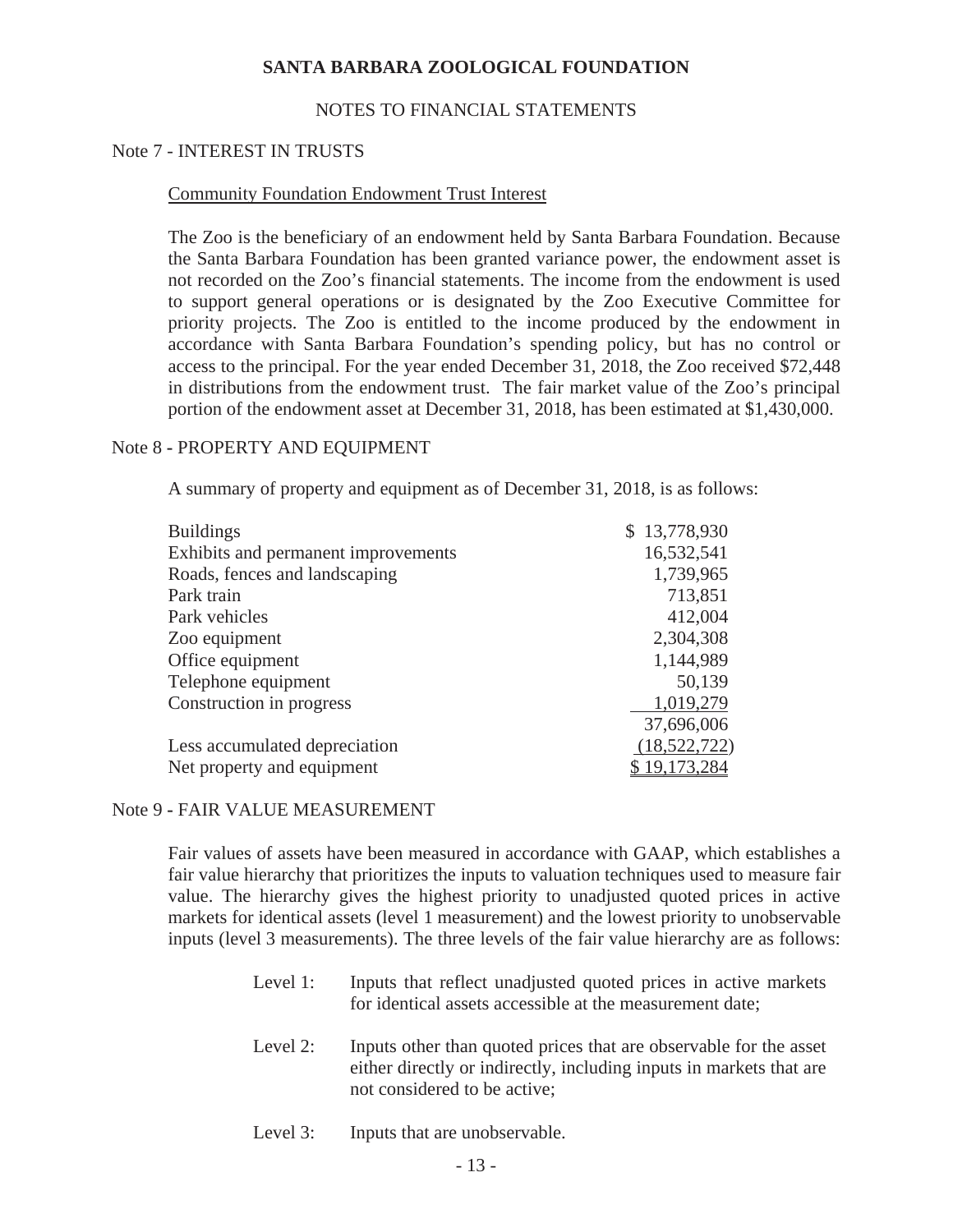### NOTES TO FINANCIAL STATEMENTS

#### Note 9 **-** FAIR VALUE MEASUREMENT (continued)

The asset's fair value measurement level within the fair value hierarchy is based on the lowest level of any input that is significant to the fair value measurement. Valuation techniques used need to maximize the use of observable inputs and minimize the use of unobservable inputs.

The following is a description of the valuation methodologies used for asset measured at fair value:

| Government securities | Valued at the closing price reported in the active market<br>in which the bond is traded                                                                                                                                                                             |
|-----------------------|----------------------------------------------------------------------------------------------------------------------------------------------------------------------------------------------------------------------------------------------------------------------|
| Corporate bonds       | Certain corporate bonds are valued at the closing price<br>reported in the active market in which the bond is<br>traded. Other corporate bonds are valued based on<br>yields currently available on comparable securities of<br>issuers with similar credit ratings. |
| Equities              | Certain common stocks are valued at the closing price<br>reported in the active market in which the individual<br>securities are traded.                                                                                                                             |
| <b>Mutual Funds</b>   | Valued at the net asset value of shares held by the Zoo<br>at year end                                                                                                                                                                                               |

The preceding methods described may produce a fair value calculation that may not be indicative of net realizable value of reflective of future fair values. Furthermore, although the Zoo believes its valuation methods are appropriate and consistent with other market participants, the use of different methodologies or assumptions to determine the fair value of certain financial instruments could result in a different fair value measurement at the reporting date. Gains and losses (realized and unrealized) are reported in net investment income on the statement of changes in net assets available for benefits.

The following table sets forth by level within the fair value hierarchy the Zoo's assets at fair values as of December 31, 2018:

| Description               | Level 1     | Level 2              | Level 3 | Total         |
|---------------------------|-------------|----------------------|---------|---------------|
| Fixed income              |             |                      |         |               |
| Government and agencies   | 177,416     | \$<br>$\overline{a}$ | \$      | 177,416<br>\$ |
| Corporate bonds           | 2,248,670   |                      |         | 2,248,670     |
| <b>Total Fixed income</b> | 2,426,086   |                      |         | 2,426,086     |
| Equities                  |             |                      |         |               |
| Domestic stock            | 2,117,846   |                      |         | 2,117,846     |
| Mutual funds              | 1,719,277   |                      |         | 1,719,277     |
| <b>Total Equities</b>     | 3,837,123   |                      |         | 3,837,123     |
| Total assets measured     |             |                      |         |               |
| at fair value             | \$6,263,209 | S                    |         | \$6,263,209   |
|                           | - 14 -      |                      |         |               |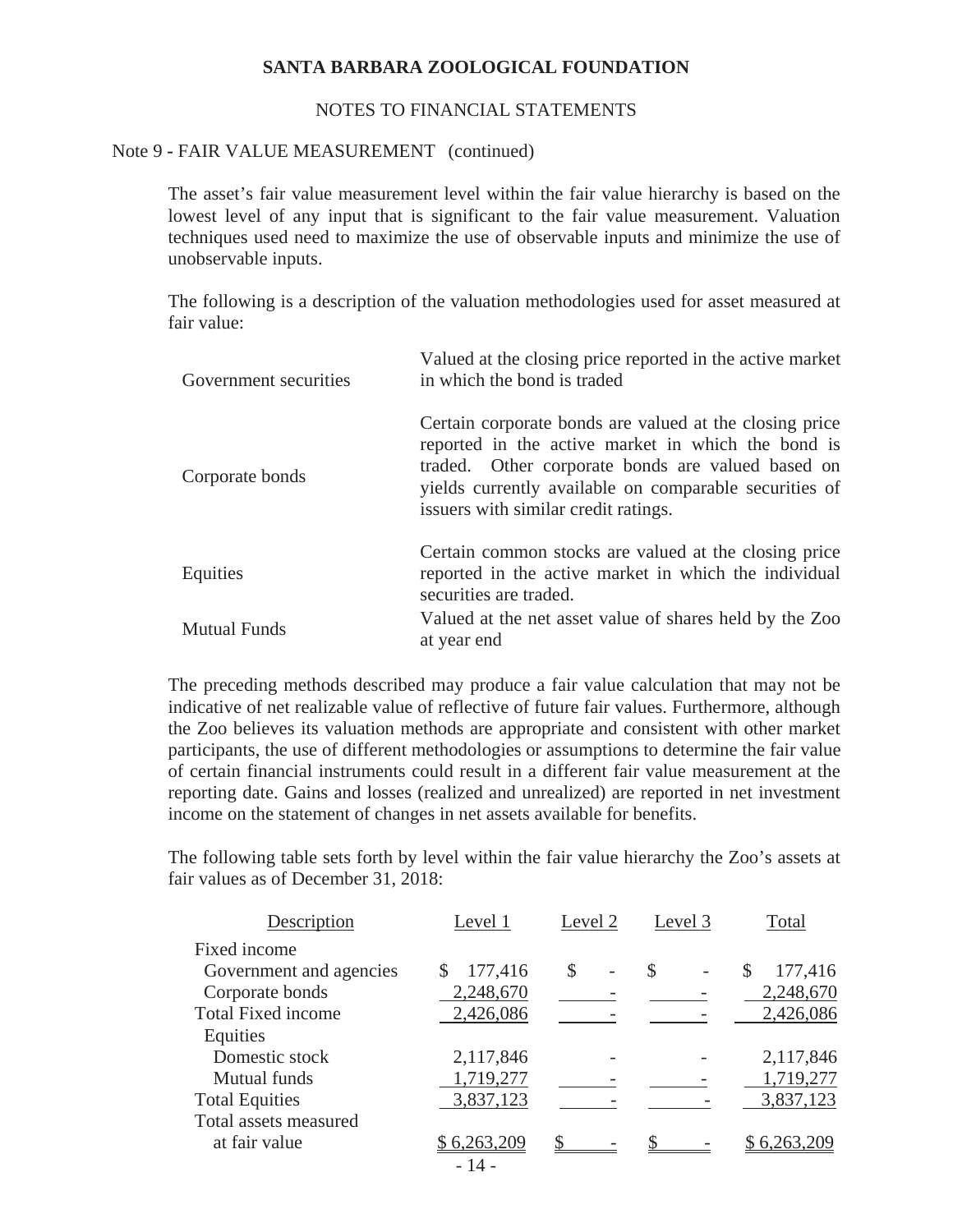# NOTES TO FINANCIAL STATEMENTS

### Note 10 **-** ENDOWMENT FUNDS

The Zoo's endowment consists of approximately four individual funds established for a variety of purposes. Its endowment includes both donor-restricted endowment funds and funds designated by the board of directors to function as endowments. As required by GAAP, net assets associated with endowment funds are classified and reported based on the existence or absence of donor-imposed restrictions, as well as funds designated by the board of directors to function as endowments.

### Interpretation of Relevant Law

The Board of Trustees of the Zoo has interpreted the California adopted Universal Prudent Management of Institutional Funds Act (UPMIFA) as requiring the preservation of the fair value of the original gift as of the gift date of the donor-restricted endowment funds absent explicit donor stipulations to the contrary. As a result of this interpretation, the Zoo classifies as permanently restricted net assets (a) the original value of gifts donated to the permanent endowment, (b) the original value of subsequent gifts to the permanent endowment, and (c) accumulations to the permanent endowment made in accordance with the direction of the applicable donor gift instrument at the time the accumulation is added to the fund. The remaining portion of the donor-restricted endowment fund that is not classified in permanently restricted net assets is classified as temporarily restricted net assets until those amounts are appropriated for expenditure by the Zoo in a manner consistent with the standard of prudence prescribed by UPMIFA. In accordance with California UPMIFA the Zoo considers the following factors in making a determination to appropriate or accumulate donor-restricted endowment funds:

- The duration and preservation of the fund
- The purposes of the Zoo and the donor-restricted endowment fund
- General economic conditions
- The possible effect of inflation and deflation
- The expected total return from income and the appreciation of investments
- Other resources of the Zoo
- The investment policies of the Zoo

# Return Objectives and Risk Parameters

The Zoo has adopted investment and spending policies for endowment assets that attempt to provide a predictable stream of funding to programs supported by its endowment while seeking to maintain the purchasing power of the endowment assets. Endowment assets include those assets of donor-restricted funds that the Zoo must hold in perpetuity or for a donor-specified period as well as board-designated funds. Under this policy, as approved by the board of trustees, the endowment assets are invested in a manner that is intended to produce results that provide a reasonable balance between the quest for growth and the need to protect principal. The Zoo expects its endowment funds, over time, to provide an average rate of return of approximately five percent annually. Actual returns in any given year may vary from this amount.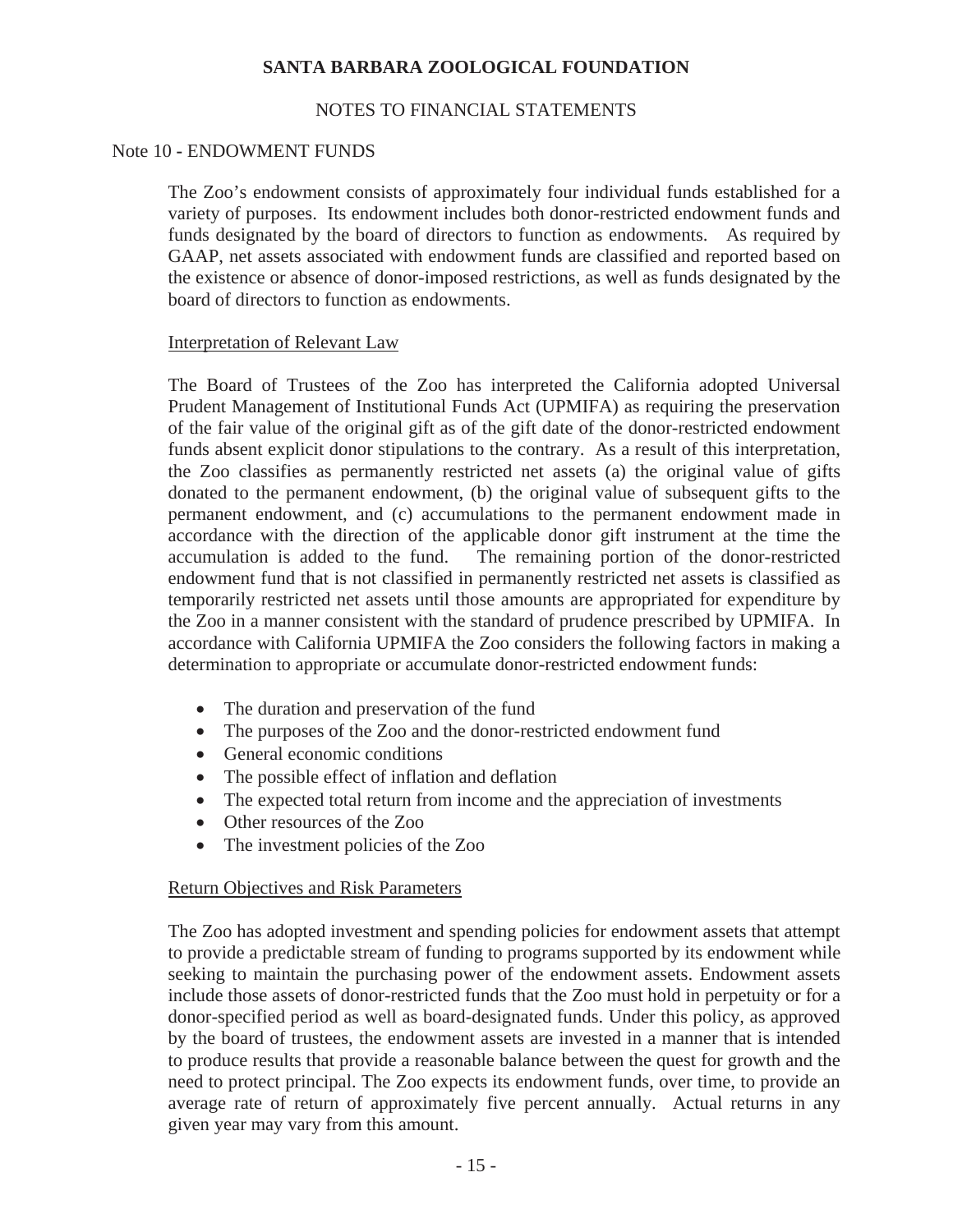# NOTES TO FINANCIAL STATEMENTS

### Note 10 **-** ENDOWMENT FUNDS (continued)

### Strategies Employed for Achieving Objectives

To satisfy its long-term rate-of return objectives, the Zoo relies on a total return strategy in which investment returns are achieved through both capital appreciation (realized and unrealized) and current yield (interest and dividends). The Zoo targets a diversified asset allocation that places a greater emphasis on equity-based investments to achieve it longterm objectives within prudent risk constraints.

### Spending Policy and How the Investment Objectives Relate to Spending Policy

The Zoo has a policy for maximum distribution in any single year from the Endowment. Portfolio market values for the last three year-ends should be averaged and 5% applied to the moving three-year average. The level of distribution should not exceed 6%. In some instances, the Board may decide to defer appropriation. In establishing this policy, the Zoo considered the long-term expected return on its endowment. This is consistent with the Zoo's objective to maintain the purchasing power of the endowment assets held in perpetuity or for a specified term as well as to provide additional real growth through new gifts and investment return. During 2018, there was no appropriation of endowment assets for expenditure.

Endowment net assets with donor restrictions totaled \$3,104,739, consisting of total original gift endowment contributions of \$2,167,773 and accumulated earnings of \$936,966 as of December 31, 2018. Endowment net assets without donor restrictions classified as board-restricted endowment funds totaled \$1,279,717 as of December 31, 2018.

### Note 11 **-** PENSION PLAN

The Zoo has adopted a policy of providing a pension plan for employees over age 21 with three years out of the prior five years of employment. This plan is fully funded by the Zoo every year under a Simplified Employee Pension arrangement contributing 8% of the eligible employee's salary to the plan. Total Zoo pension contributions for 2018 were \$326,253.

### Note 12 – POST-RETIREMENT BENEFITS PAYABLE

In 1997, the Zoo entered into a retirement benefit package with a former employee for the Zoo to pay monthly retirement benefits for his lifetime. At December 31, 2018, it is anticipated that the Zoo's discounted present value obligation, based on a discount rate of 4.5% (current borrowing rate), to fulfill this agreement is \$312,000.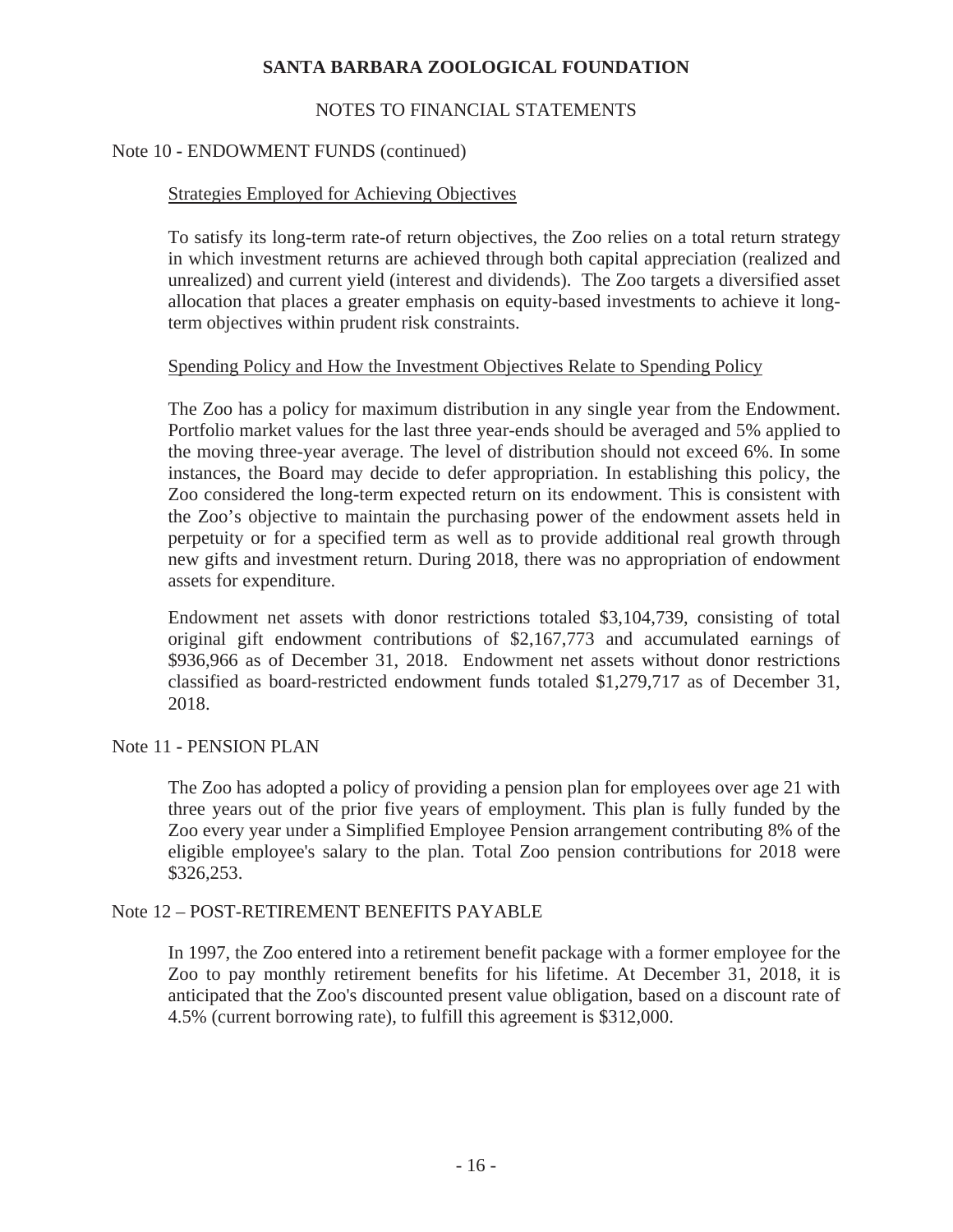### NOTES TO FINANCIAL STATEMENTS

### Note 13 - CONCENTRATION OF CREDIT RISK

The Zoo maintains several bank accounts covered by the Federal Deposit Insurance Corporation (FDIC) which insures up to \$250,000 for each owner in each financial institution. As of December 31, 2018, the Zoo's balances in the checking accounts exceeded the federally insured limit by approximately \$2,970,000.

Additionally the Zoo has cash in its investment portfolio that is insured up to \$500,000 by the Securities Investor Protection Corporation (SIPC). At various times during the year the Zoo's investment in money market funds exceeded the SIPC insured limit of \$500,000.

Note 14 – LIQUIDITY

Financial assets available to meet cash needs for general expenditure for the following year are comprised of current assets and investments, adjusted for amounts unavailable due to illiquidity, endowments and other funds spending policy appropriations beyond one year, and current liabilities payable to vendors, financial institutions, and nonprofit organizations.

Financial assets available to meet cash needs for general expenditures within one year as of December 31, 2018:

| Current assets                                                                                                    |                 |
|-------------------------------------------------------------------------------------------------------------------|-----------------|
| Cash and cash equivalents available within one year                                                               | \$<br>3,258,668 |
| Inventory                                                                                                         | 444,752         |
| Prepaid expenses                                                                                                  | 163,876         |
| Pledges and grants receivable, current portion                                                                    | 18,555          |
| Other current assets                                                                                              | 187,638         |
| <b>Total Current Assets</b>                                                                                       | 4,073,489       |
| <b>Investments</b>                                                                                                | 7,108,847       |
| Less investments unavailable for general expenditures within                                                      |                 |
| one year:                                                                                                         |                 |
| Endowments and other funds subject to spending<br>policy appropriations beyond one year:                          |                 |
| With donor restrictions                                                                                           | (2,167,773)     |
| <b>Total Investments</b>                                                                                          | 4,941,074       |
| Current liabilities                                                                                               | (891, 442)      |
| Financial assets available to meet cash needs for general<br>expenditures within one year as of December 31, 2018 | 8,123,121       |